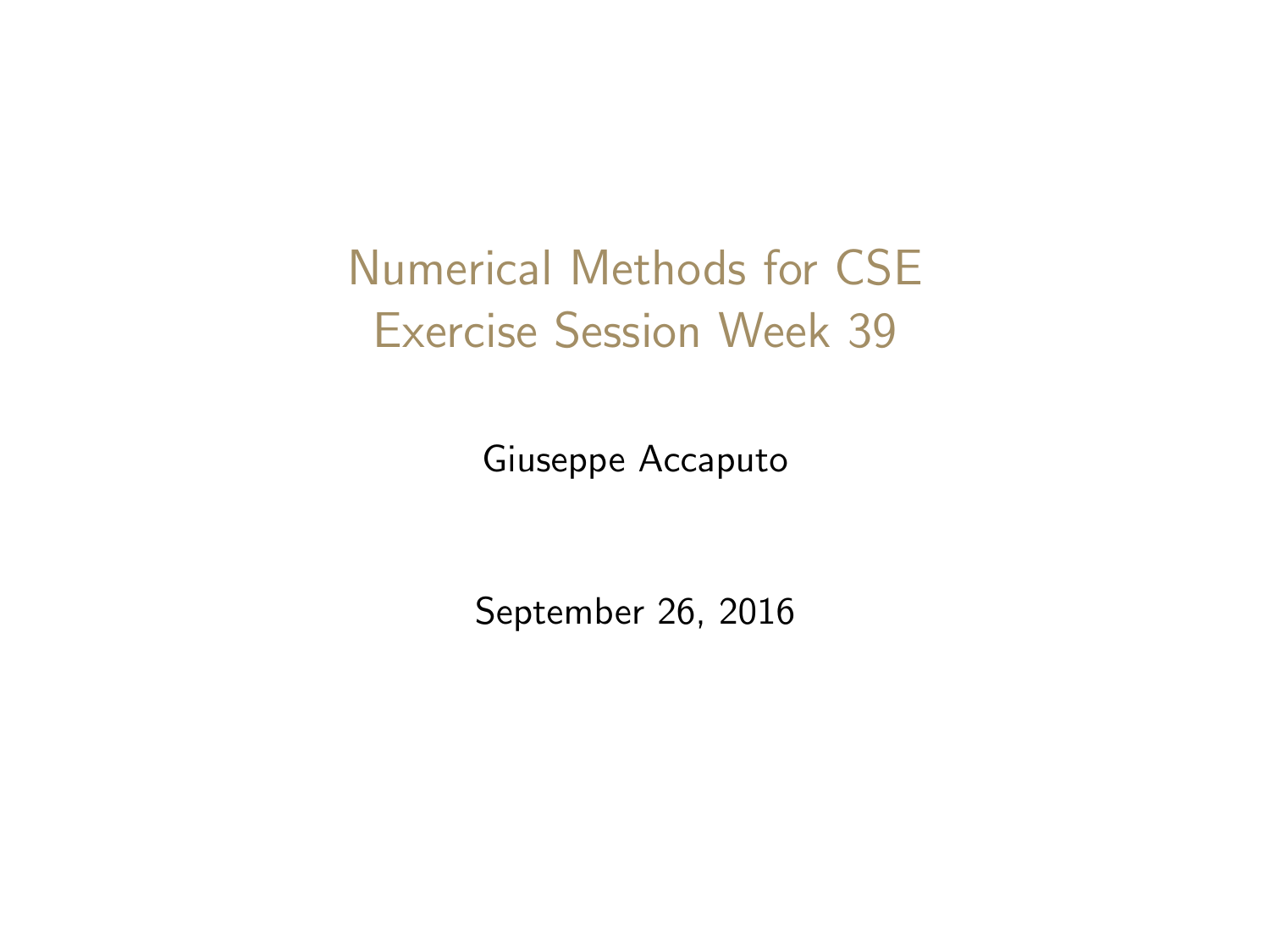# Today's Plan

- 1. About me
- 2. General information
- 3. Preliminary discussion for exercise 1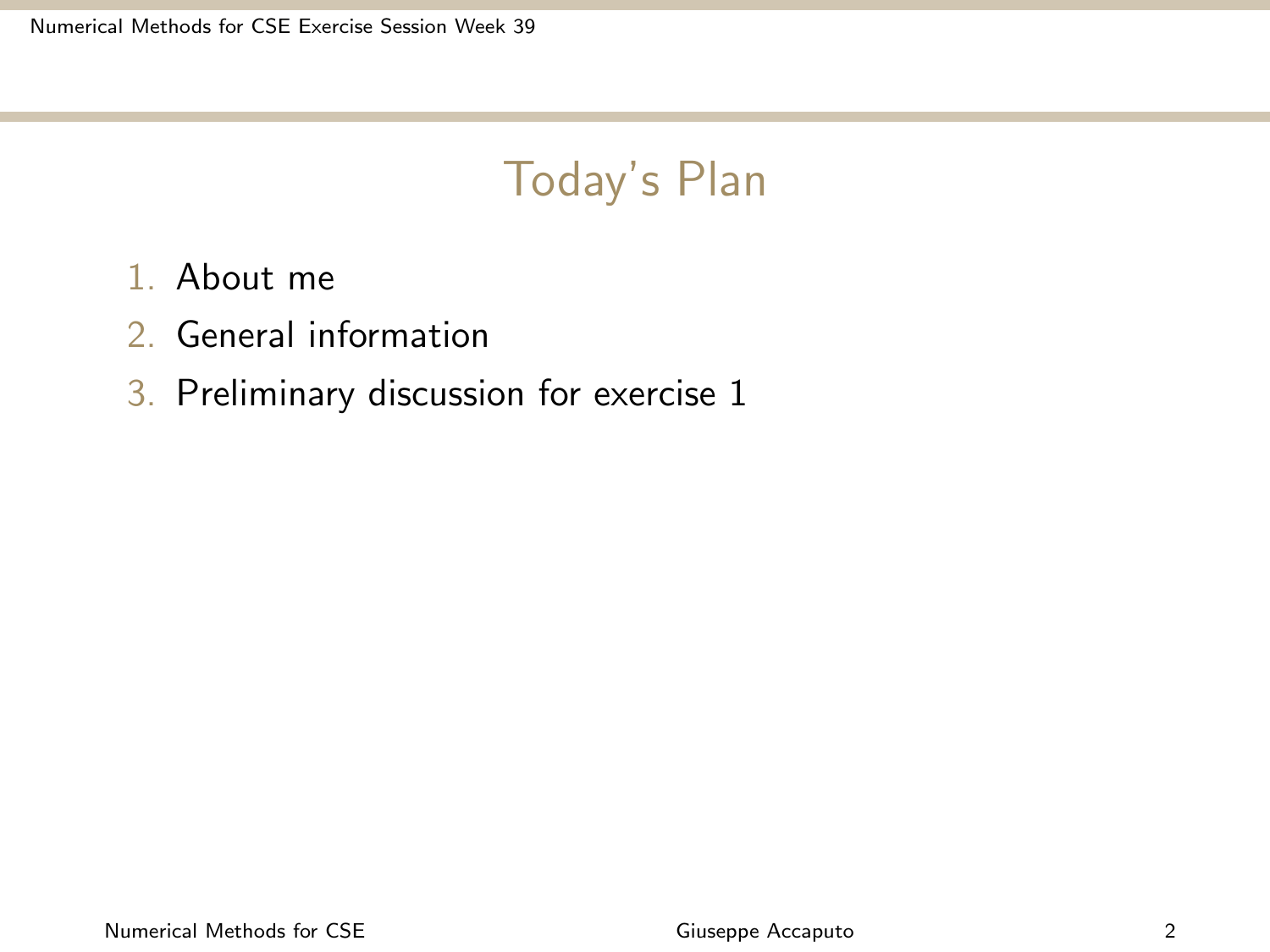#### About Me

- $\blacktriangleright$  Giuseppe Accaputo
- ▶ 3rd semester Master's student in Computational Science and Engineering
- ▶ E-Mail: <accaputg@ethz.ch>
- ▶ Homepage: <http://accaputo.ch>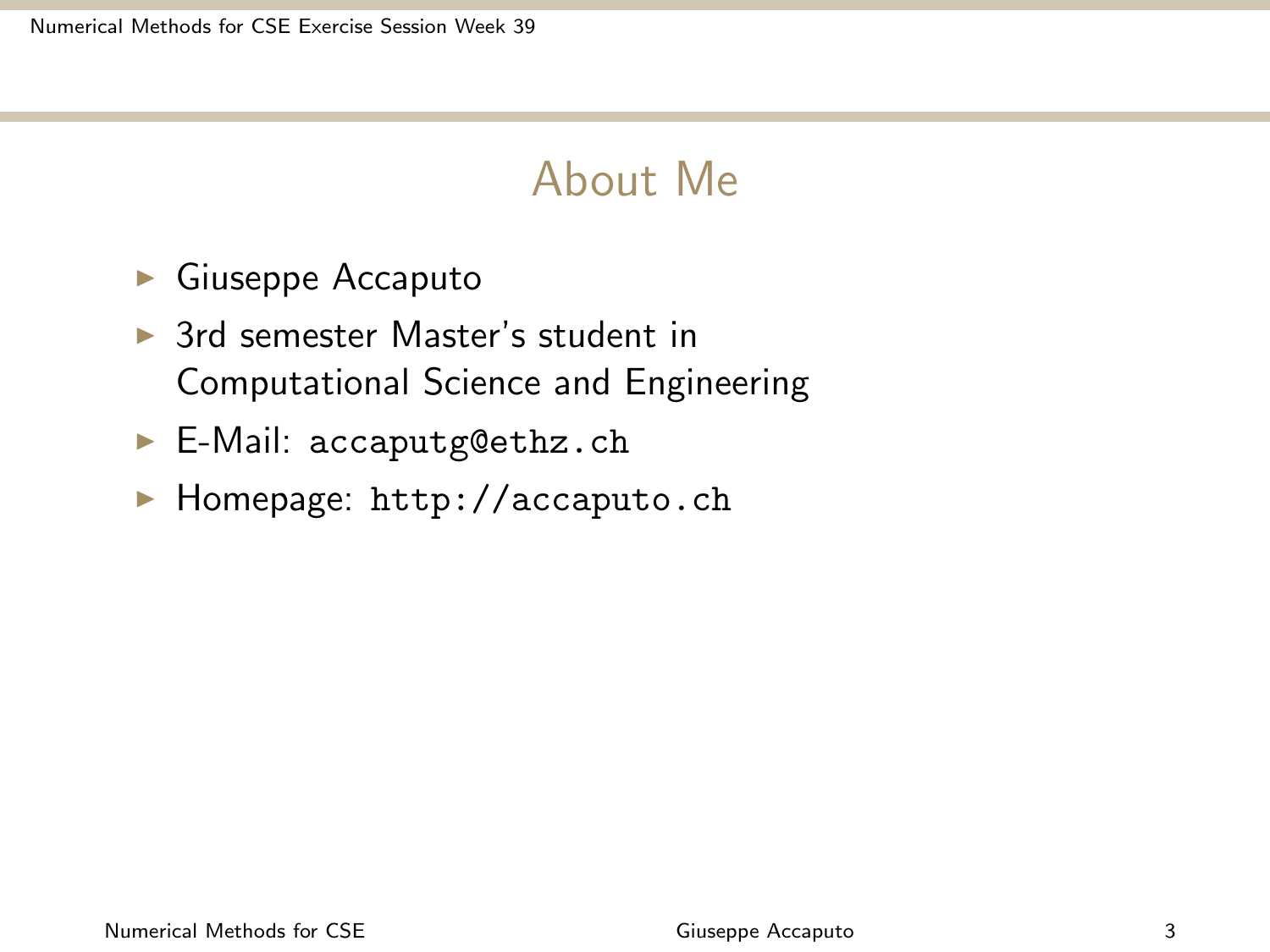### General information

- $\blacktriangleright$  Homepage with all the exercise slides: [www.accaputo.ch/hilfsassistenz/num-cse-d-math-2016/](http://accaputo.ch/hilfsassistenz/num-cse-d-math-2016/)
- ► Language: English or German?
- $\triangleright$  Try to solve the exercises as good as possible
- ▶ You're encouraged to send me your solutions (complete or incomplete)
- If you have questions don't hesitate to contact me or to ask during the exercise sessions
- If you have feedback in regard to the exercise sessions, just let me know please. I'm always very thankful for feedback!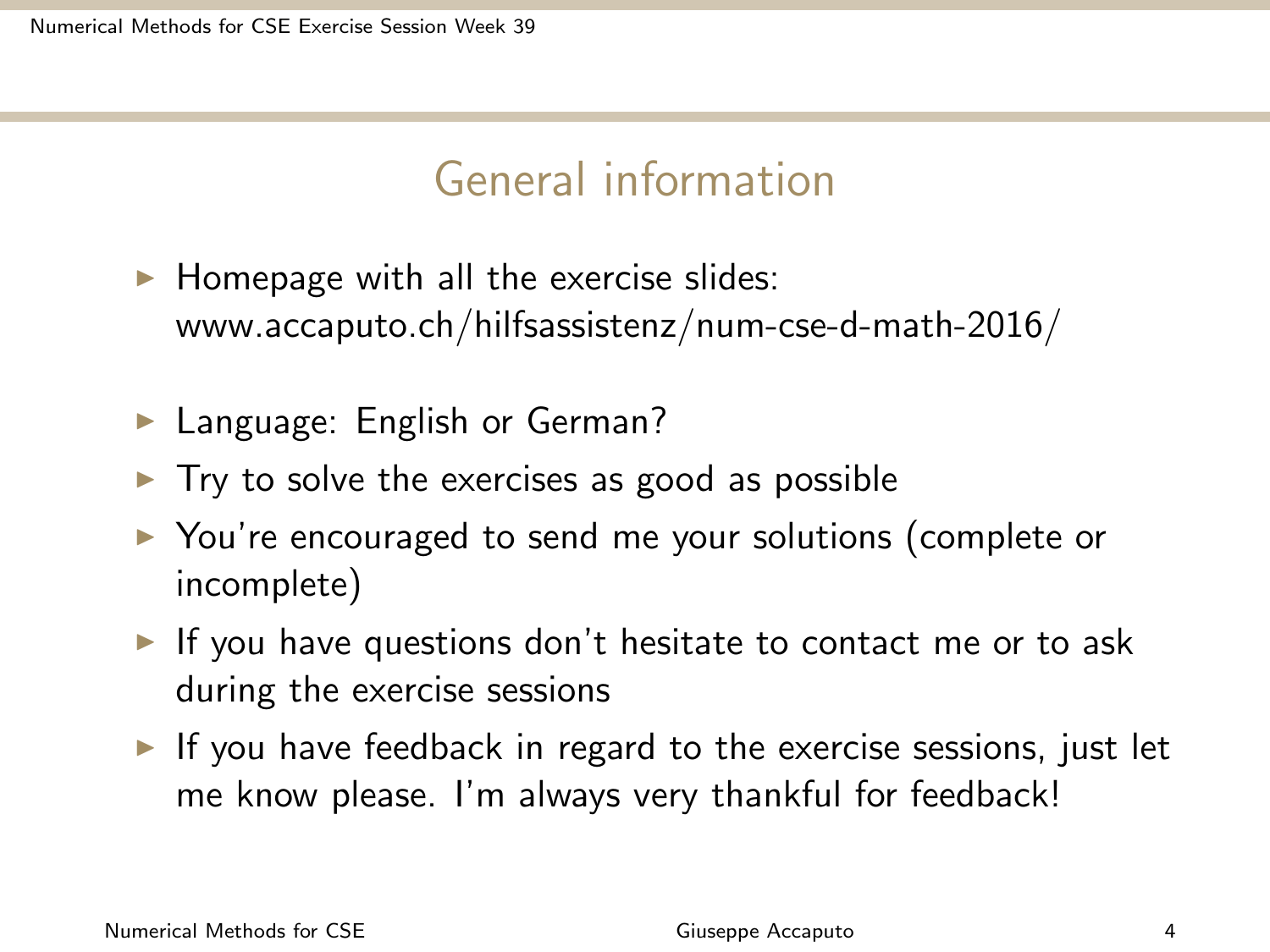### List of Useful Links for This Course

- $\blacktriangleright$  Lecture homepage: <https://www.sam.math.ethz.ch/~grsam/HS16/NumCSE/>
- $\blacktriangleright$  Full list of problems: [https://www.sam.math.ethz.ch/~grsam/HS16/NumCSE/](https://www.sam.math.ethz.ch/~grsam/HS16/NumCSE/NCSEProblems.pdf) [NCSEProblems.pdf](https://www.sam.math.ethz.ch/~grsam/HS16/NumCSE/NCSEProblems.pdf)
- $\blacktriangleright$  Source code repository: <https://gitlab.math.ethz.ch/NumCSE/NumCSE>
- $\blacktriangleright$  Hints and solutions: [https://www.sam.math.ethz.ch/~grsam/HS16/NumCSE/](https://www.sam.math.ethz.ch/~grsam/HS16/NumCSE/hints_and_solutions/) [hints\\_and\\_solutions/](https://www.sam.math.ethz.ch/~grsam/HS16/NumCSE/hints_and_solutions/)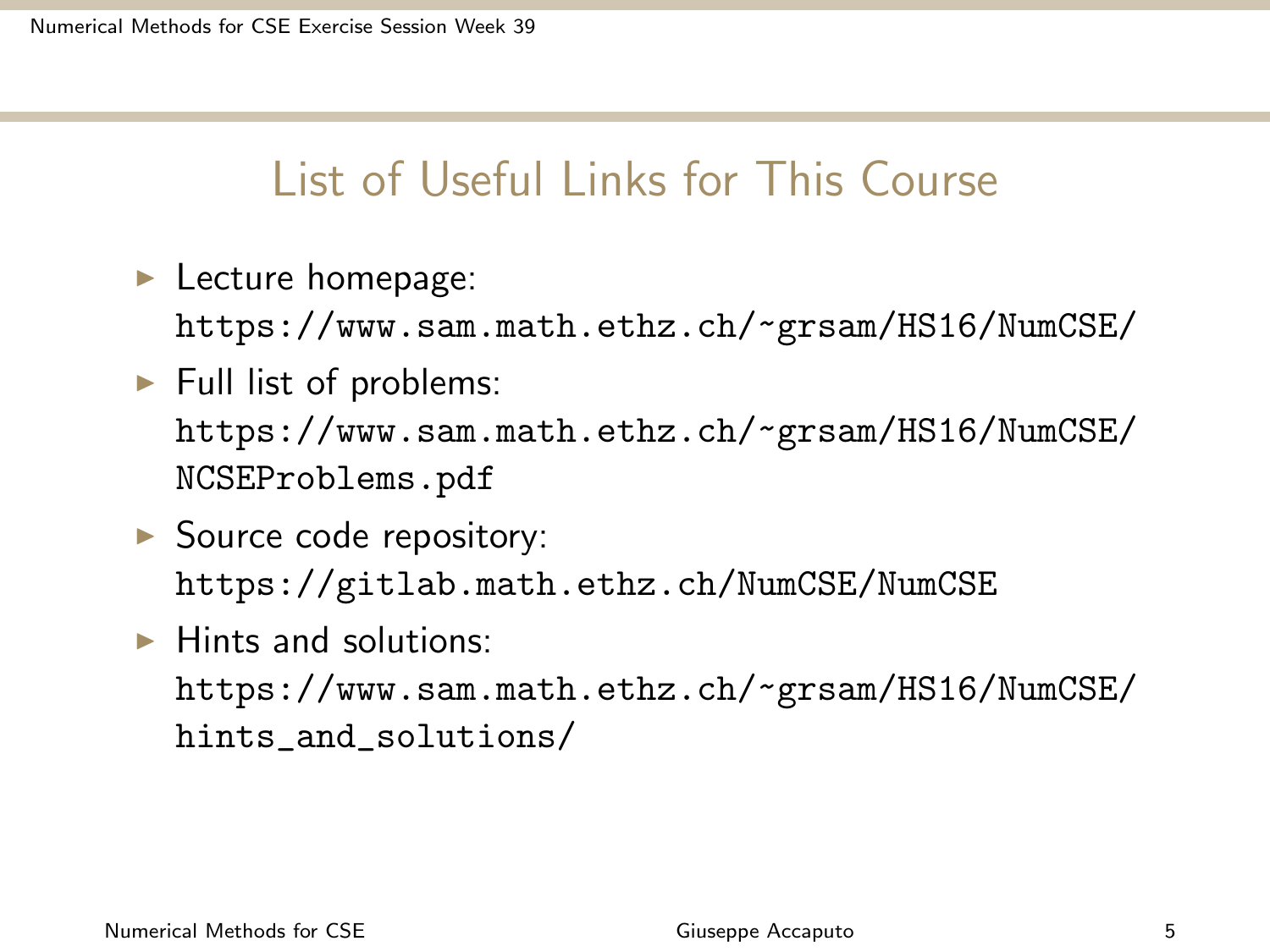# Installation and Configuration

- $\blacktriangleright$  git and GitLab
- $\blacktriangleright$  Eigen3 installation
- $\blacktriangleright$  Working with the code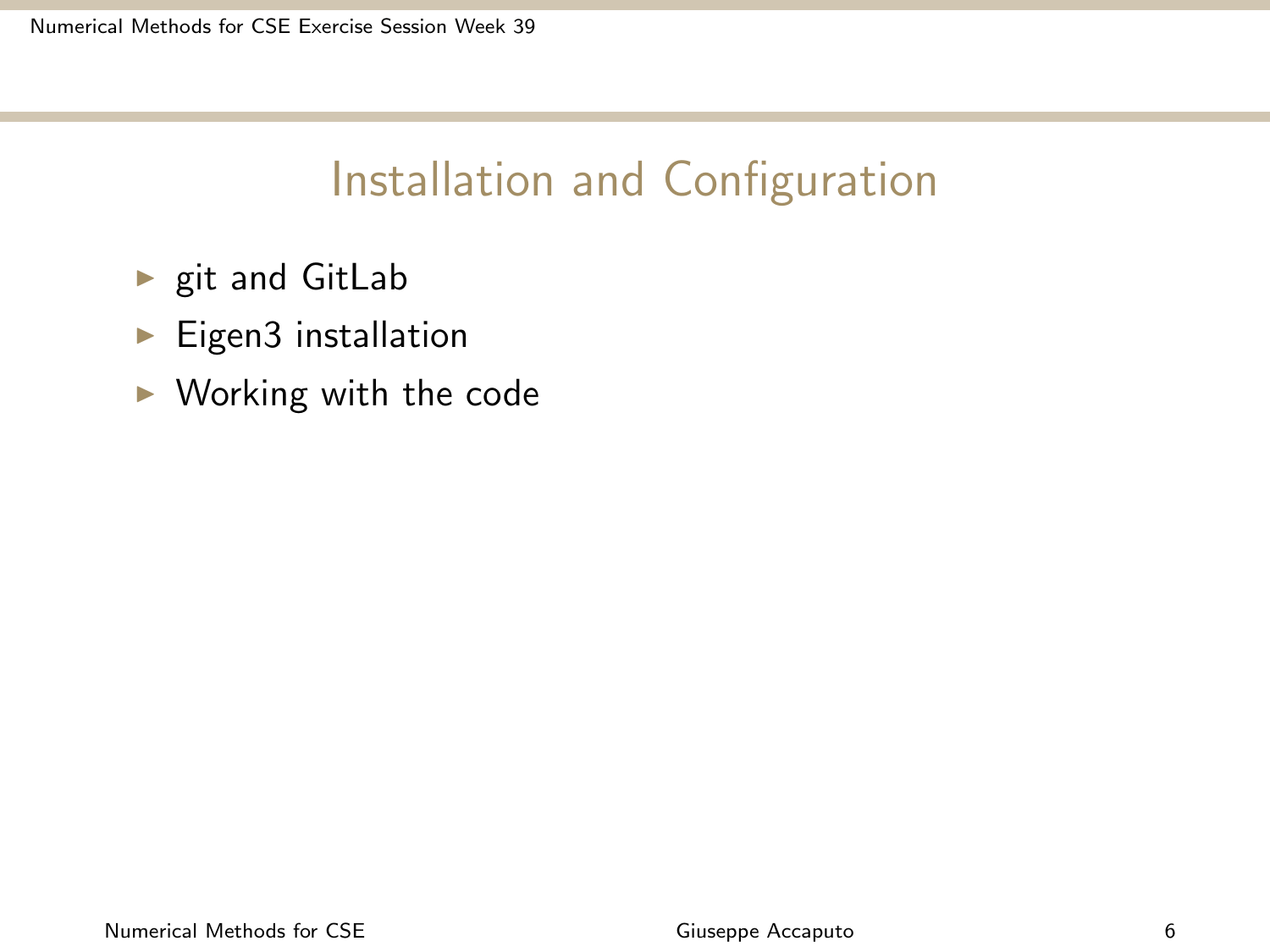#### **Linux**

- $\blacktriangleright$  Final exam will be done in the computer lab
- $\triangleright$  Computers in the computer lab run on Linux (Fedora Linux with the Gnome desktop environment)
- $\blacktriangleright$  Try to get used to the Linux environment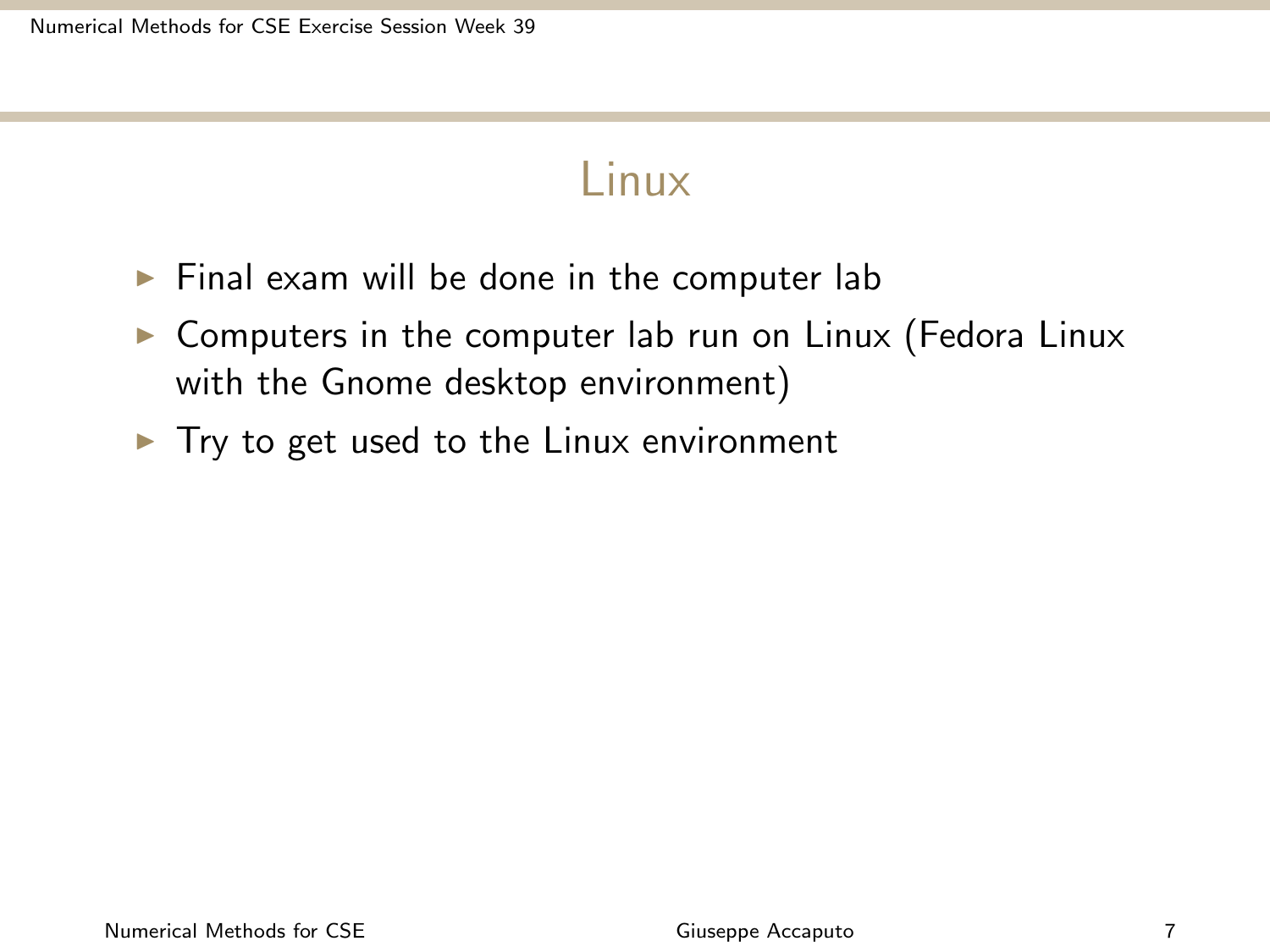### git and GitLab

- $\triangleright$  Source code repository: <https://gitlab.math.ethz.ch/NumCSE/NumCSE>
- 1. Generate an SSH key (if you do not already have one): <https://gitlab.math.ethz.ch/help/ssh/README>
- 2. Add the public part of the SSH key to <https://gitlab.math.ethz.ch/profile/keys>
- 3. Clone the repository:

git clone https :// gitlab . math . ethz .ch ,→ / NumCSE / NumCSE .git

4. Update the repository to get the new exercises etc.:

git pull

Numerical Methods for CSE Giuseppe Accaputo 8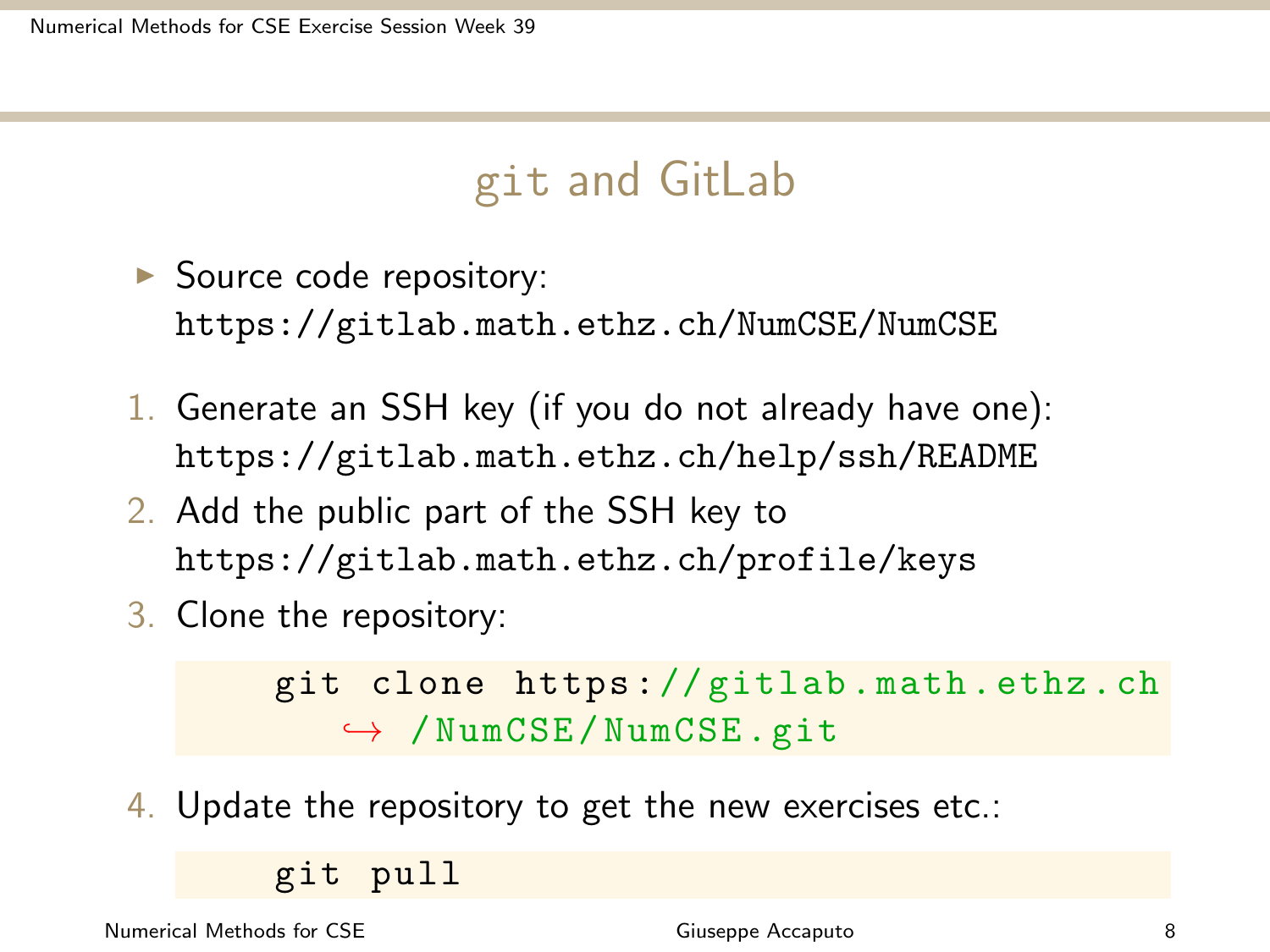#### Eigen3 Installation

1. Download the Eigen3 source code:

```
wget --no - check - certificate http ://
   \leftrightarrow bitbucket.org/eigen/eigen/get
   \leftrightarrow /3.2.9. tar. bz2
```
2. Unpack it:

tar xf 3.2.9. tar . bz2

3. Move the Eigen folder to /usr/include:

sudo mv Eigen/ /usr/include

Numerical Methods for CSE Giuseppe Accaputo 9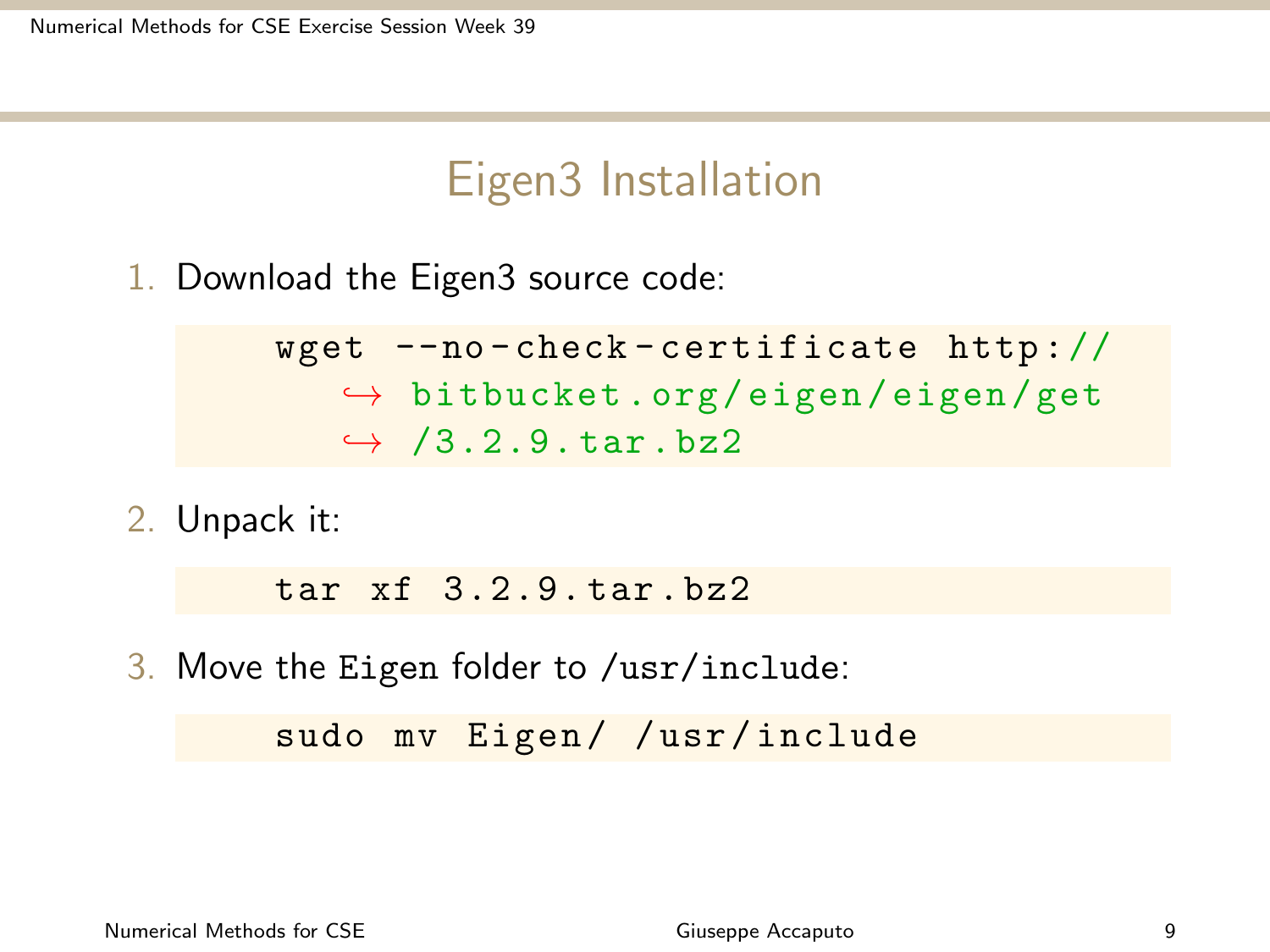# Working with the Code (1 of 2)

1. First always get the most current version of the source code:

git pull

2. Navigate to the folders containing the templates:

Assigmnents / Codes / < Chapter >/ <  $\rightarrow$  ProblemName >/templates\_nolabels

3. Open the CMakeLists.txt file and remove the following lines:

```
find_package ( Eigen3 REQUIRED )
include_directories ( $ {
   \leftrightarrow EIGEN3_INCLUDE_DIR})
```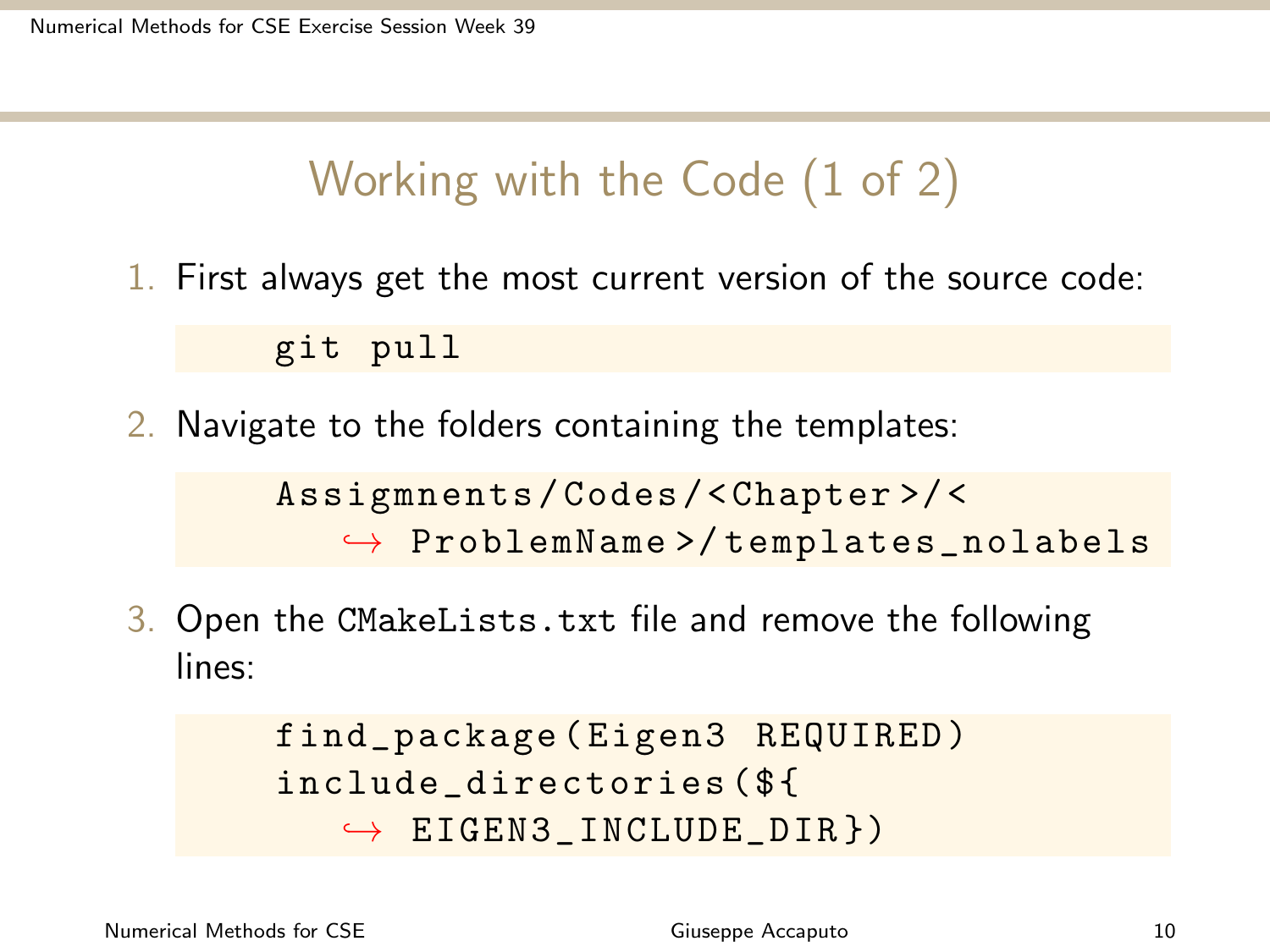# Working with the Code (1 of 2)

4. Create a build directory and run cmake to generate the make files:

|       | mkdir build && cd build |  |  |
|-------|-------------------------|--|--|
| cmake |                         |  |  |
| make  |                         |  |  |

make will write something like this on the console when the build was successfull:

```
...
[100%] Built target arrowmatvec
```
5. Run the program:

./ arrowmatvec

Numerical Methods for CSE Giuseppe Accaputo 11